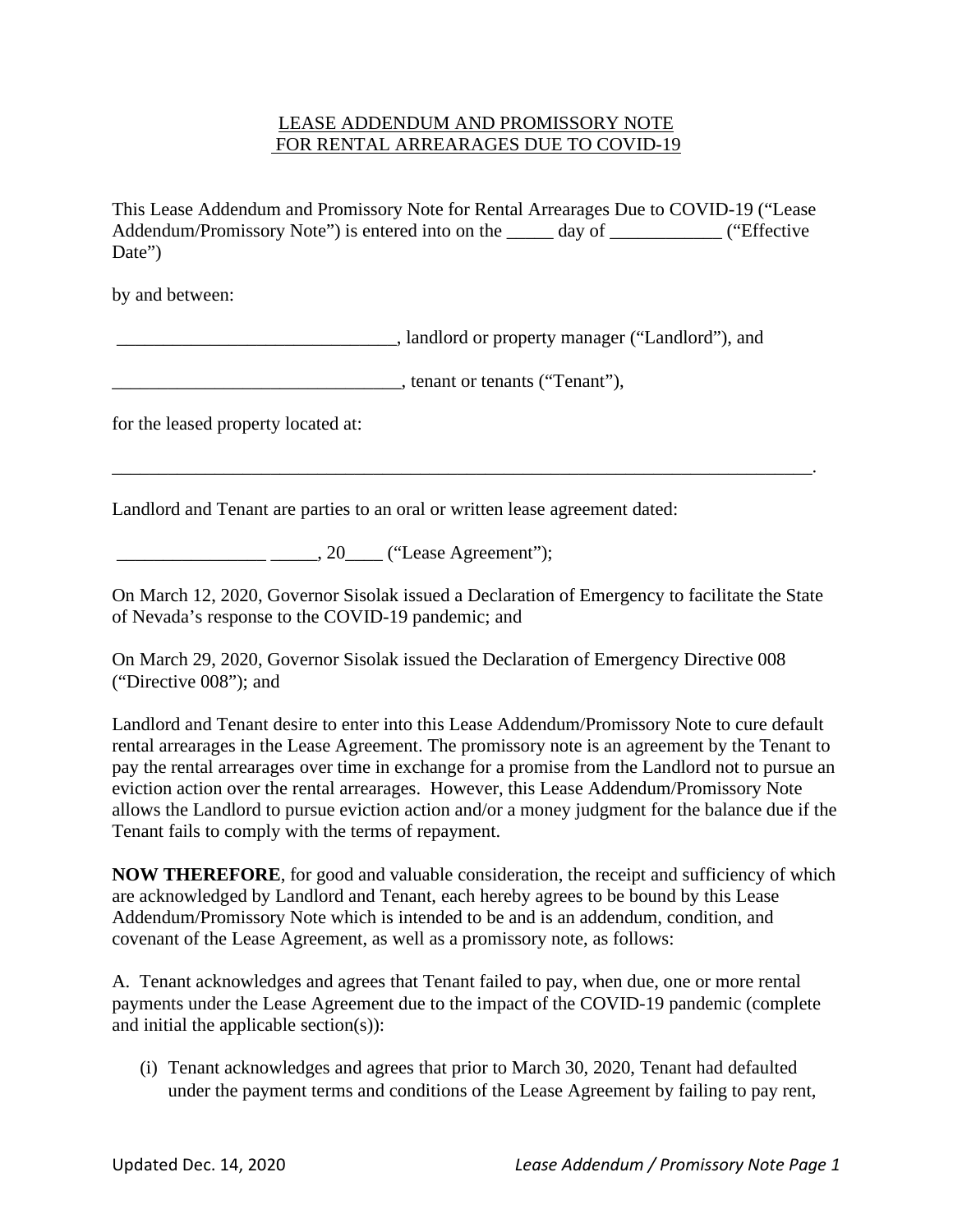and/or late fees and/or other charges authorized by the Lease Agreement in the total amount of \$\_\_\_\_\_\_\_\_\_\_\_\_\_\_.

If this subsection (i) is applicable, Landlord and Tenant must initial here:

Tenant Initials \_\_\_\_\_\_\_\_\_\_\_\_ Landlord Initials \_\_\_\_\_\_\_\_\_\_

(ii) Tenant acknowledges and agrees that between March 30, 2020 and October 15, 2020 (inclusive), Tenant has defaulted under the payment terms and conditions of the Lease Agreement by failing to pay rent when due pursuant to the terms of the Lease Agreement in the total amount of \_\_\_\_\_\_\_\_\_, which amount does <u>not</u> include charges for late fees or penalties in accordance with Section 3 of Directive 008.

If this subsection (ii) is applicable, Landlord and Tenant must initial here:

Tenant Initials \_\_\_\_\_\_\_\_\_\_\_\_\_ Landlord Initials \_\_\_\_\_\_\_\_\_\_

(iii) Tenant acknowledges and agrees that on or after December 15, 2020, Tenant has defaulted under the payment terms and conditions of the Lease Agreement by failing to pay rent, and/or late fees and/or other charges authorized by the Lease Agreement in the total amount of \$\_\_\_\_\_\_\_\_\_\_\_\_\_\_.

If this subsection (iii) is applicable, Landlord and Tenant must initial here:

Tenant Initials \_\_\_\_\_\_\_\_\_\_ Landlord Initials \_\_\_\_\_\_\_\_\_\_

B. Landlord and Tenant acknowledge and agree that the default of the Lease Agreement has resulted in rental arrearages ("Rental Arrearages") as set forth in Section A, totaling \$\_\_\_\_\_\_\_\_\_\_\_\_\_\_ as of the Effective Date.

Landlord and Tenant acknowledge and agree that the total Rental Arrearages will be paid under this Lease Addendum/Promissory Note in accordance with the following payment plan schedule and all payments will be in accordance with the terms of the Lease Agreement (weekly, monthly, etc.). However, Tenant may, in Tenant's discretion, pay additional amounts to cure the Rental Arrearages at any time.

Landlord and Tenant should negotiate date of payment, periodic amount, and as many periods as necessary and agreed upon for each tenancy. Periodic payments should be made in good faith, be reasonable under the totality of the circumstances, and consider the tenant's ability to pay.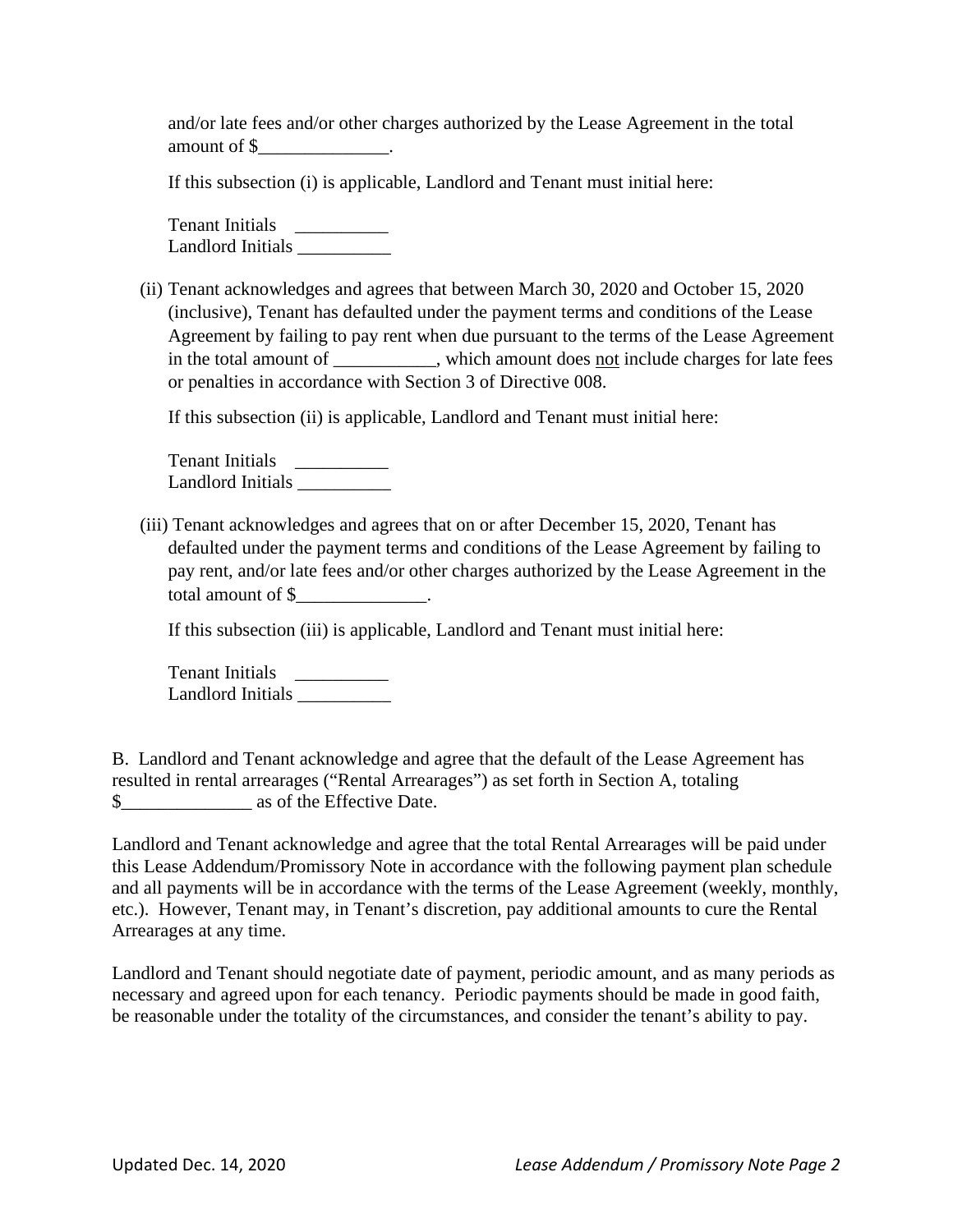## Payment Schedule:

| \$ | on or before |
|----|--------------|
|    | on or before |
|    | on or before |
|    | on or before |
|    | on or before |
|    | on or before |
|    | on or before |
|    | on or before |
|    | on or before |
|    | on or before |
|    | on or before |
| J  | on or before |
|    | on or before |
|    | on or before |
|    | on or before |
|    | on or before |
|    | on or before |
|    | on or before |
|    | on or before |
|    | on or before |
| J  | on or before |
|    | on or before |
| S  | on or before |
|    | on or before |

Tenant Initials \_\_\_\_\_\_\_\_\_\_ Landlord Initials \_\_\_\_\_\_\_\_\_\_

C. Landlord and Tenant further acknowledge and agree to each of the following:

1. \_\_\_\_\_\_\_ \_\_\_\_\_ In the event Landlord or Tenant learn of any opportunity to apply and receive rental assistance or rental funding in the form of financial incentives, payments, or relief due to the COVID-19 pandemic that do not have any reasonably foreseeable adverse effects on the Landlord or Tenant, the Tenant or Landlord shall apply for such rental assistance and provide the Landlord's information for receipt of such payment(s). Landlord shall receive payment(s) from the assistance and apply it first to Tenant's current monthly rent owed, and then to the amount owed under the Lease Addendum/Promissory Note. Landlord will ensure that the Tenant's ledger is updated to account for said payment(s). Rental assistance or rental funding does not include any other assistance, funding, donations, gifts, stimulus, or any other income, regardless of how it is titled, that is not specifically for the payment of rent. Failure to adhere to this Section is not considered a material breach of the Lease Agreement or this Addendum/Promissory Note, nor does it provide grounds to initiate an eviction action.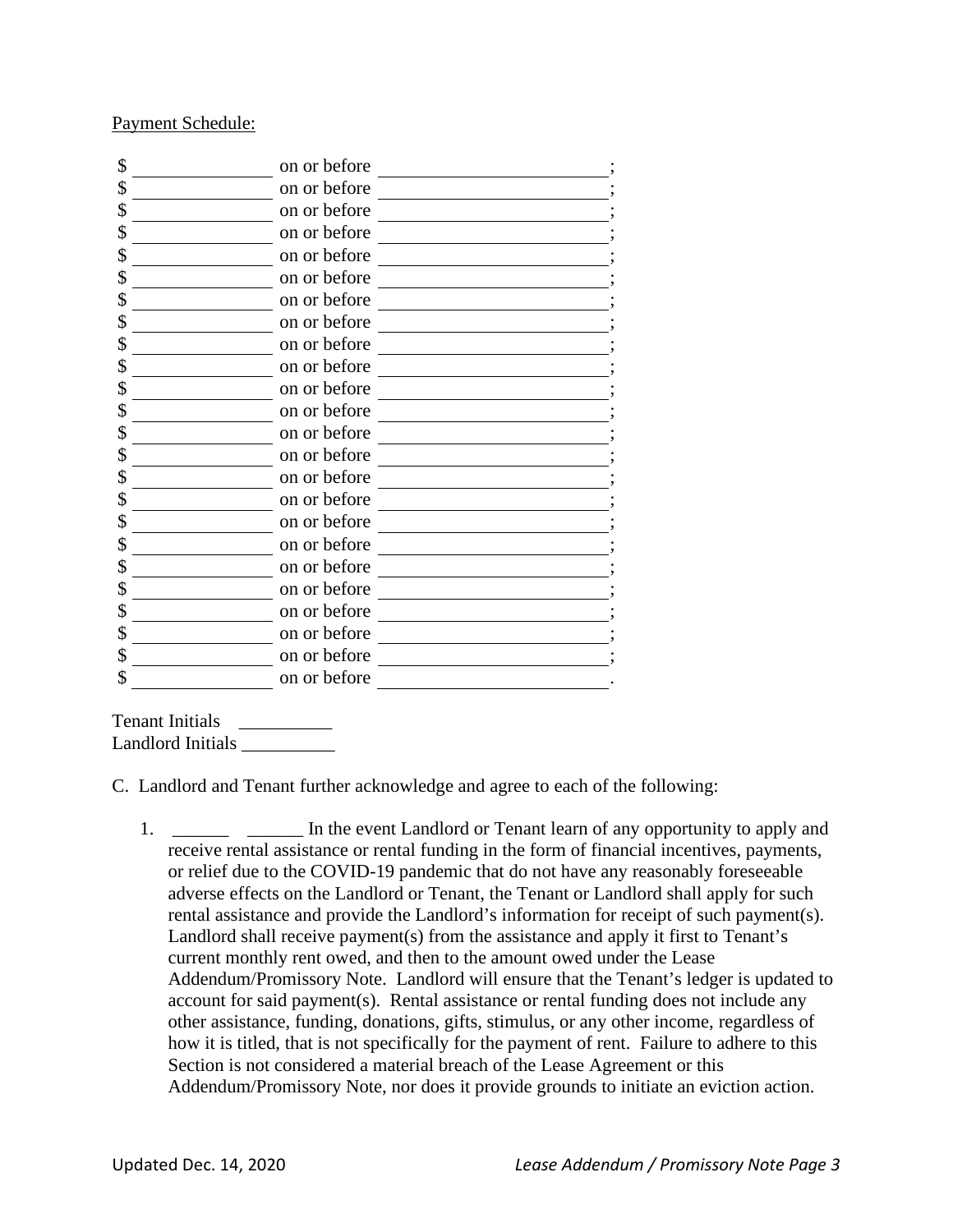- 2. \_\_\_\_\_\_ \_\_\_\_\_\_\_ Landlord acknowledges and agrees that this Addendum/Promissory Note cures the defaulted rental payments listed in Section A and Landlord has waived Landlord's right to a non-payment of rent or no fault eviction for the defaulted rental payments in Section A prior to entering this Addendum/Promissory Note.
- 3. \_\_\_\_\_\_ \_\_\_\_\_ Tenant's agreement to make payments to satisfy the Rental Arrearages as set forth in Section B of this Lease Addendum/Promissory Note does not extend the current term of the Lease Agreement and does not alter any provisions or terms of the Lease Agreement.
- 4. \_\_\_\_\_\_ \_\_\_\_\_\_ The scheduled payments on Rental Arrearages set forth in Section B must be made in addition to all periodic rent payments required under the Lease Agreement. Failure to make a scheduled payment as set forth in Section B will be considered a violation of this Lease Addendum/Promissory Note and allow the Landlord to pursue remedies in Section D, below.
- 5. \_\_\_\_\_\_ \_\_\_\_\_\_ Payments made in accordance with the payment plan set forth in Section B must be received on or before but no later than close of business on the due date, which is am/pm. Tenant understands that payments must be made in the following manner: \_\_\_\_\_\_\_\_\_\_\_\_\_\_\_\_\_\_\_\_\_\_\_\_\_\_\_\_\_\_\_\_\_\_\_\_\_\_\_\_\_\_\_\_\_\_\_\_\_\_\_\_\_\_\_.
- 6. \_\_\_\_\_\_ \_\_\_\_\_\_ Tenant's obligation to make full payment of Rental Arrearages pursuant to the payment plan set for in Section B of this Lease Addendum/Promissory Note continues regardless of termination of the Lease Agreement.
- 7. Tenant and Landlord agree that all payments due under this Lease Addendum/Promissory Note are for arrearages in rent and that, at the time of the termination of the Lease Agreement, in accordance with NRS 118A.242, the Landlord may claim all or part of Tenant's security deposit to partially or fully satisfy any balance of rent due under the Lease Agreement and/or Rental Arrearages due under this Lease Addendum/Promissory Note.
- D. Remedies for Violation of Lease Addendum/Promissory Note
	- 1. In the event Tenant fails to make a scheduled payment set forth in Section B, Landlord must serve Tenant a notice in writing pursuant to NRS 40.2516 requiring in the alternative the payment or the surrender of the real property, dwelling unit, recreational vehicle, or mobile home within five (5) judicial days. This notice must be served in accordance with the requirements of NRS 40.280.
	- 2. Should Tenant cure the default in the scheduled payment or vacate the premises within five (5) judicial days, Landlord may take no further action unless there is a subsequent default.
	- 3. Should Tenant fail to cure the default in the scheduled payment or vacate the premises within five (5) judicial days, Landlord may pursue one or both of the following remedies: